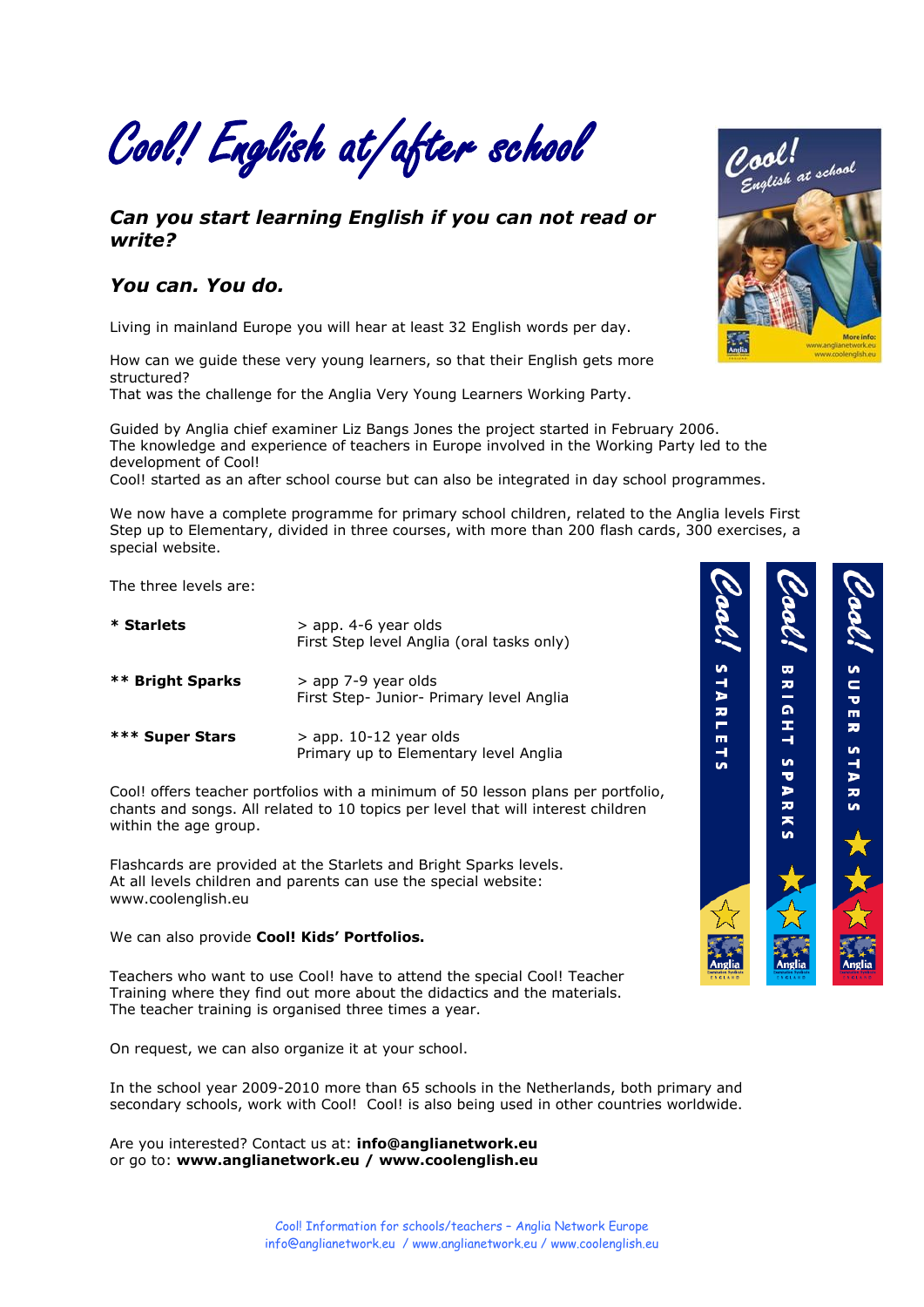# **What are the characteristics of** *Cool!* **?**

- Everything in English
- Learning English through communicative activities and exercises
- Based on the Anglia levels First Step until Elementary
- Web based support for teachers and students
- Cool! Kids" Portfolio available with extra exercises
- As an after school activity: 10 meetings of 1.0 hour for the students of 4 to 9 years
- As an after school activity: 10 meetings of 1.5 hours for students of 10 to 12 years old
- Certificate of participation

## **How is** *Cool!* **organised?**

The *Cool!* activities are developed by Anglia Network Europe in cooperation with Chichester College.

If you want to offer Cool! during school hours we advise you to teach at least 1 hour a week, preferably divided into two times a half hour for Starlets and Bright Sparks.

If you want to offer Cool! as an after school activity:

The school decides on what day and in which period *Cool!* will be offered to their students. We advise schools to offer the lessons in the period of mid September - end of November, or end of January - beginning of April. We think the best days to organise the lessons are on Mondays, Tuesdays and Thursdays. The teachers of *Cool!* have a near-native speaker level ( the Anglia Proficiency Level). Each group of 16 pupils has 1 teacher.

## **Is** *Cool!* **a project for Anglia Schools?**

Yes, Cool! is available for a very low price for schools who are member of the Anglia Network Europe. (175 euro per level, full colour flashcards at levels Starlets and Bright Sparks included, website passwords for students and teachers).

If a school isn"t a member, the costs are a bit more (50 euro more per level).

## **How are we going to support you?**

Support is tailor-made, depending on school demands.

Anglia Network will provide:

- Materials for students and teachers
- Support on the special Anglia Cool! website
- Monthly mail to inform schools about the latest developments

Anglia Network can provide:

- Teacher trainings >> a three hour training about the didactics, the programme, the teacher's manual and evaluation. Also in-company possible.
- Advice about starting and implementing *Cool!*
- Certificates
- Extra materials if required, tailor made

#### **What are we offering the different age groups?**

Starlets (app. 4-6 years old) 'pre-literate children':

- Listening and speaking activities around 10 themes.
- Based on Anglia's First Step level
- Aimed at everyday situations and language / vocabulary
- Songs and poems
- Lots of games
- End presentation for parents